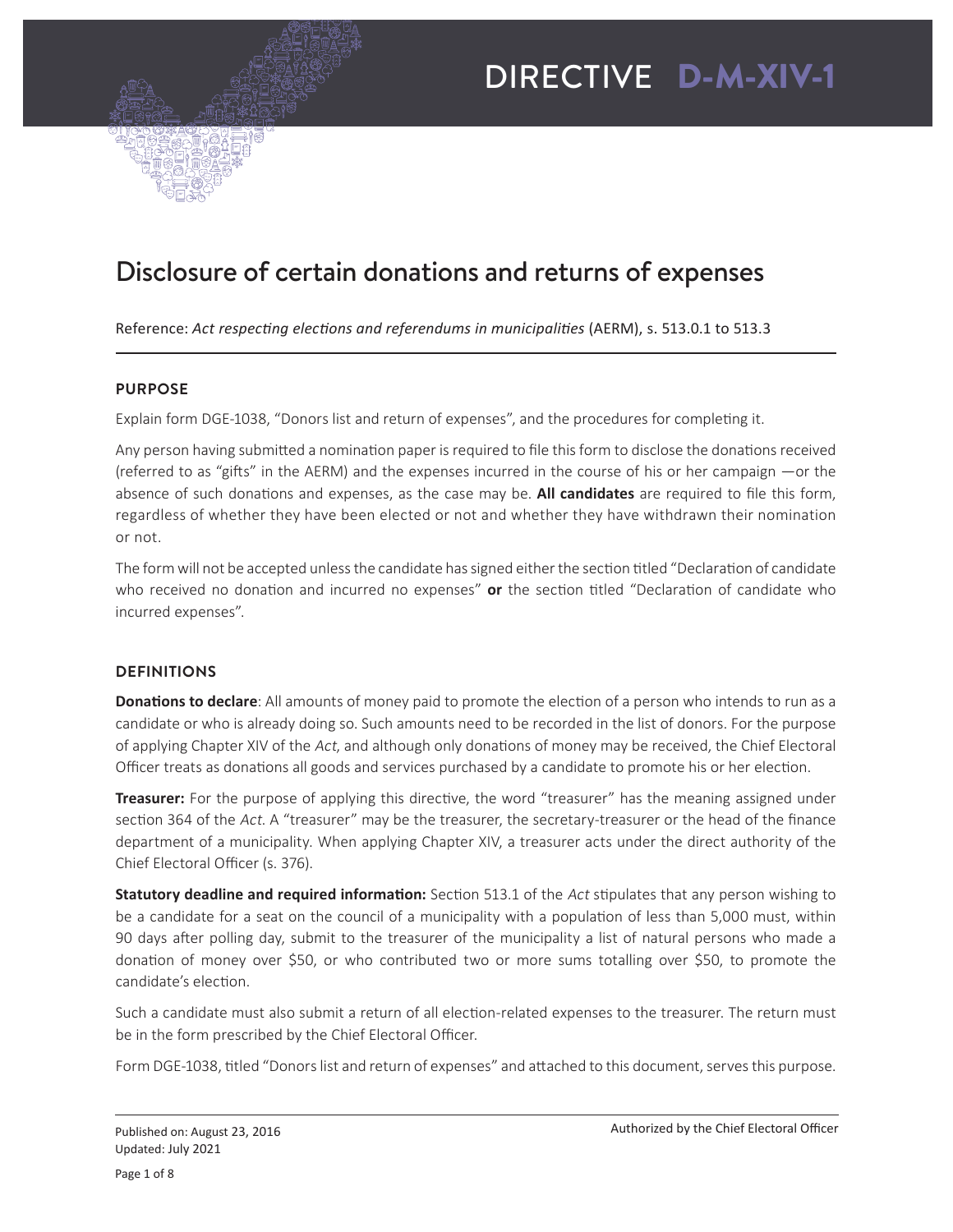# **CONTENT OF THE FORM**

The form contains multiple sections. Some sections are compulsory, whereas others are optional.

# **Section 1 – Identification of candidate**

The candidate needs to complete the various fields of this section to identify himself or herself, the seat for which he or she is running, and the election in which he or she is running.

If two or more candidates have come together to form a ticket recognized by the returning officer, they need to provide the full name of the ticket as indicated on their nomination papers.

# **Section 2 – Declaration of candidate who received no donation and incurred no expenses**

If the candidate has not received or collected any donation and has not incurred any expenses relating to his or her election campaign, he or she needs to complete this section, as well as sign and date the declaration where indicated. Such a candidate does not need to complete the other pages of the form. He or she is only required to submit the first page of the form to the treasurer of the municipality.

A candidate who has received donations or incurred at least one expense must leave this section blank and complete all subsequent pages of the form titled "Donors list and return of expenses" (DGE-1038).

# *Acknowledgement of receipt* (section reserved for the treasurer of the municipality)

The treasurer must sign this section, entering the date on which he or she received the form titled "Donors list and return of expenses" (DGE-1038) from the candidate. This is to confirm the form's filing date.

**Important:** Once the treasurer has signed the acknowledgement of receipt, he or she must remit a copy of the form to the candidate. The candidate must retain this copy of the form, along with all supporting documents related to his or her income and expenses (e.g., copies of cheques received and invoices, bank statements, deposit slips, etc.), for seven years.

# **Section 3 – Personal donation of the candidate**

For the purpose of applying the Act respecting elections and referendums in municipalities, all goods and services purchased by a candidate to promote his or her election are considered donations. In this section, the candidate must therefore enter the total amount of expenses paid for out of his or her own property. This amount must be entered as a personal donation of the candidate (total A). Details of the corresponding expenses also need to be included in section 5 (return of expenses).

**Important:** During an election, a candidate may contribute up to \$1,000 for his or her own benefit out of his or her own property (s. 513.1.1).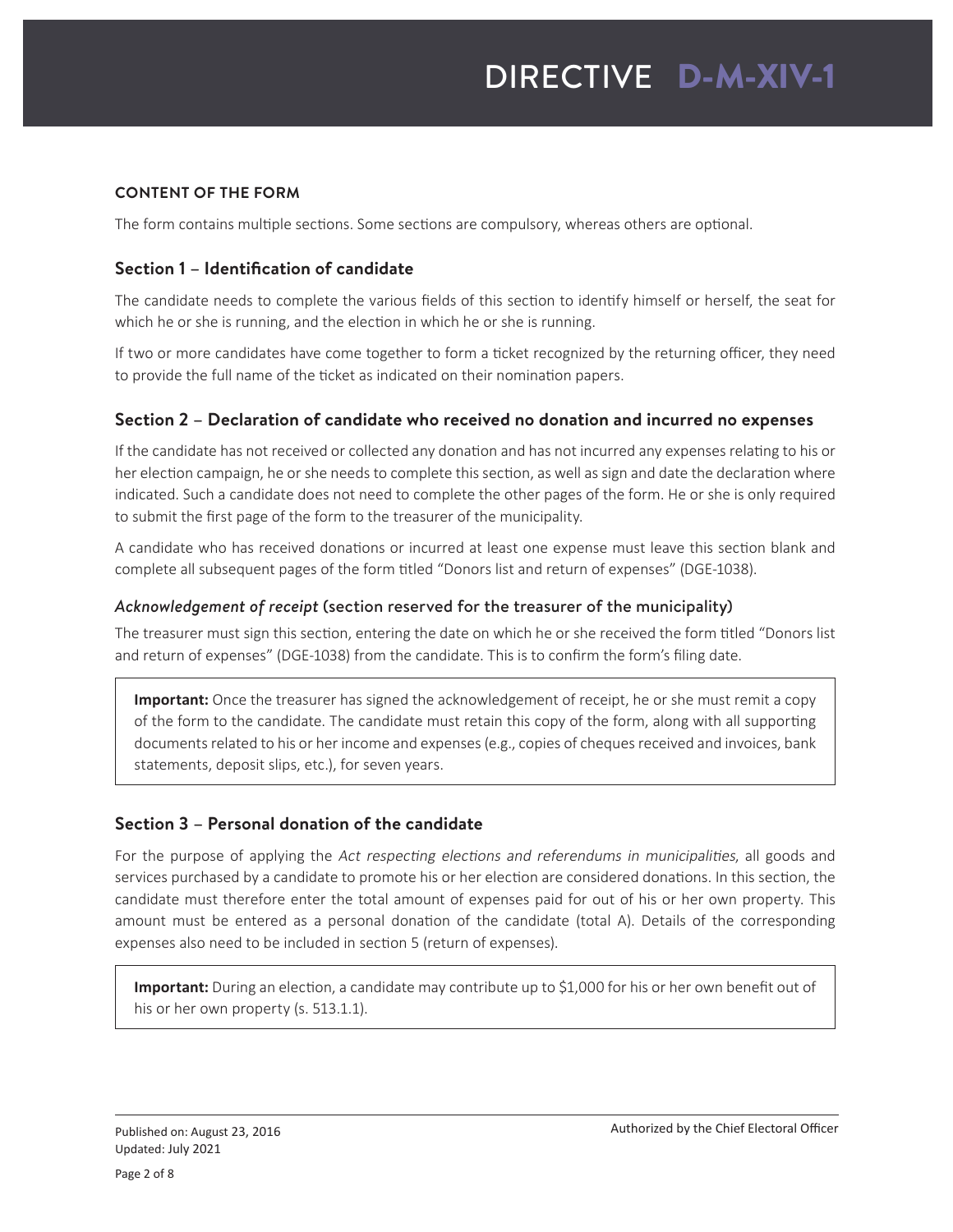### **Section 4 – List of donors who made one or more donations totalling over \$50**

This section lists donations received from persons other than the candidate. Such donations must be recorded based on the total amount contributed by each individual person; all donations over \$50 are added together (total B), as are all donations of \$50 or less (total C).

#### **• Donations over \$50**

This section records information on donors who made donations of money totalling over \$50. The candidate must specify the name and address of each contributor, the amount of the donation, the number of payments and the payment method. He or she then needs to add up the total amount of the donations received from the various donors and enter the sum in the "Total donations over \$50 (total B)" field.

#### **Important information on the "Donation (\$)" column:**

No goods or services may be provided free of charge by any organization. Goods and services need to be invoiced at current market prices. This column should therefore only include donations from natural persons.

#### **Number of payments**

Indicate the number of donations received from each individual contributor.

#### **Payment method**

Specify the method of payment used to make the donation. All donations over \$50 need to be made by personal cheque.

#### **• Donations of \$50 or less**

In the "Total donations of \$50 or less" field, enter the total amount of all donations of \$50 or less that were received by the candidate. The candidate must personally retain the names and addresses of contributors having made donations of \$50 or less for seven years. These records may be requested by Élections Québec in the case of an audit.

Once all the totals have been entered, add up the amount of donations from the candidate's personal funds (total A), the total amount of donations over \$50 (total B) and the total amount of donations of \$50 or less. Enter this sum in the "Total donations from all donors" field.

**Important:** The amount entered in the "Total donations from all donors" field cannot be less than the total expenses entered in section 5 of the form (expense return). This amount represents the maximum expenses that the candidate may incur.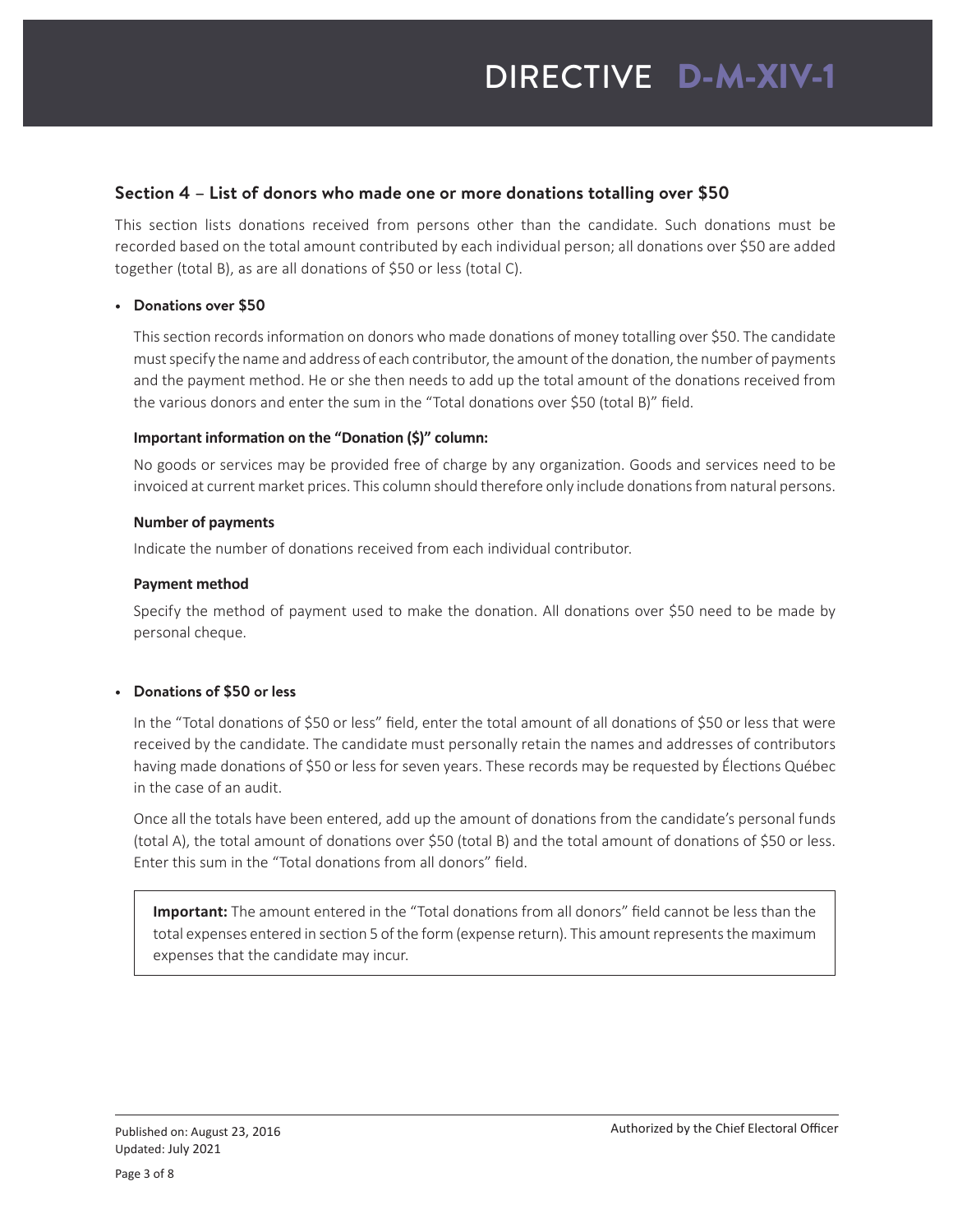# **Section 5 – Return of expenses**

In this section, the candidate needs to enter certain information regarding any supplier of goods and services related to expenses incurred to promote his or her election campaign.

The candidate must then add up all expenses incurred and record the total in the "Total expenses incurred" field.

Expenses the candidate paid out his or her own property need to be recorded not only in section 5, but also in section 3 (personal donation of the candidate).

**Important**: The total amount of expenses must not be greater than the total amount of donations received from all donors (including the candidate himself or herself). In other words, total expenses cannot exceed total donations.

Candidates who did not incur any election-related expenses can enter \$0 in the "Total expenses" field. They do not have to do so if they have completed section 2 of the form, "Declaration of candidate who received no donation and incurred no expense".

# **Section 6 – Declaration of candidate who incurred expenses**

Candidates who have incurred at least one expense must sign and date this declaration to confirm that all information provided is true, accurate and complete.

# **APPLICATION**

This directive applies to any general election or by-election held in a Québec municipality with a population of less than 5,000 that is not subject to Chapter XIII of the AERM.

The treasurer of the municipality should provide a printed copy of this directive, including form DGE-1038 and the "Guide for Candidates" (DGE-1038.1), to any person who receives a "Nomination paper" form (SM‑29). These documents are available in PDF format in the "Forms and guides" section of the Élections Québec website.

#### **OFFENCES AND PENALTIES**

Under section 610.1(1) of the AERM, a candidate commits an offence if he or she collects a donation from a legal person, or collects one or more sums totalling over \$200 from a natural person (\$1000 if the contributor is the candidate himself or herself).

Under section 610.1(2), a legal person or a natural person making a donation in excess of the allowable limit commits an offence. Under section 610.1(3), any person other than a candidate who collects such a donation also commits an offence.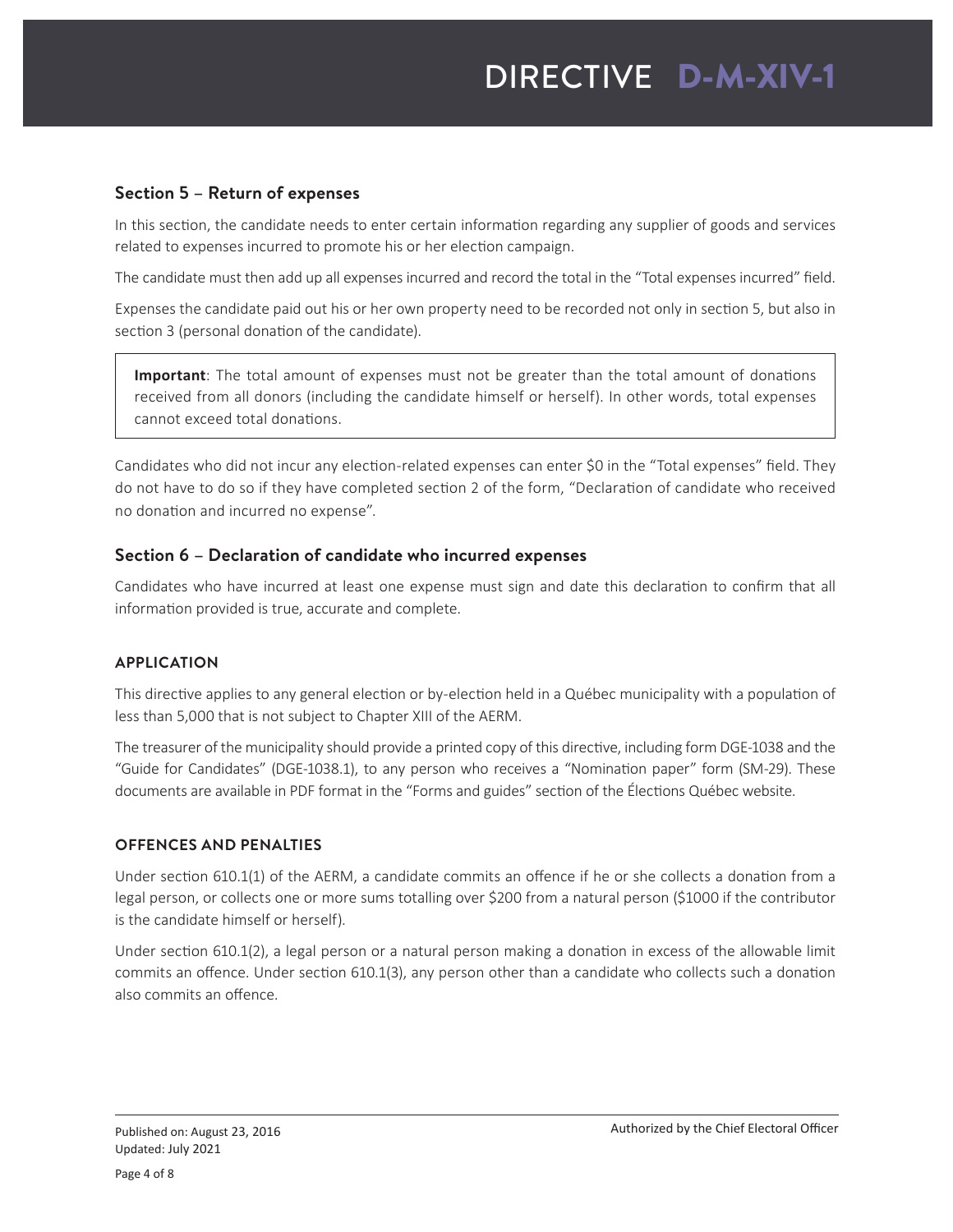# DIRECTIVE D-M-XIV-1

A person convicted of any of these offences is liable to the following penalties:

- a) For a first offence, to a fine of not less than \$5000 nor more than \$20,000 in the case of a natural person or, in the case of a legal person, to a fine of not less than \$10,000 nor more than \$50,000;
- b) For any subsequent conviction within 10 years, to a fine of not less than \$10,000 nor more than \$30,000 in the case of a natural person or, in the case of a legal person, to a fine of not less than \$50,000 nor more than \$200,000 (s. 641.1).

All information related to a conviction in connection with the offences described in section 610.1(2) of the AERM will be transmitted to the Associate Commissioners for Audits at the Unité permanente anticorruption, as well as to the Secrétariat du Conseil du trésor, for appropriate action under the Act respecting contracting by public bodies (s. 648.1).

The offences described in subparagraph 2 of section 610.1 of the AERM also constitute corrupt electoral practices (s. 645). A person found guilty of an offence that constitutes a corrupt electoral practice loses his or her election rights for a period of five years.

A candidate who fails to file the form titled "Donors list and return of expenses" (DGE-1038) within 90 days after polling day also commits an offence (s. 628.1). Such a candidate is liable to a fine of \$50 for each day of delay (s. 642).

Also, a natural person who makes a donation over \$50 other than by cheque or other order of payment drawn on his or her personal account is liable to a fine of up to \$500 (ss. 636.2 and 644.1).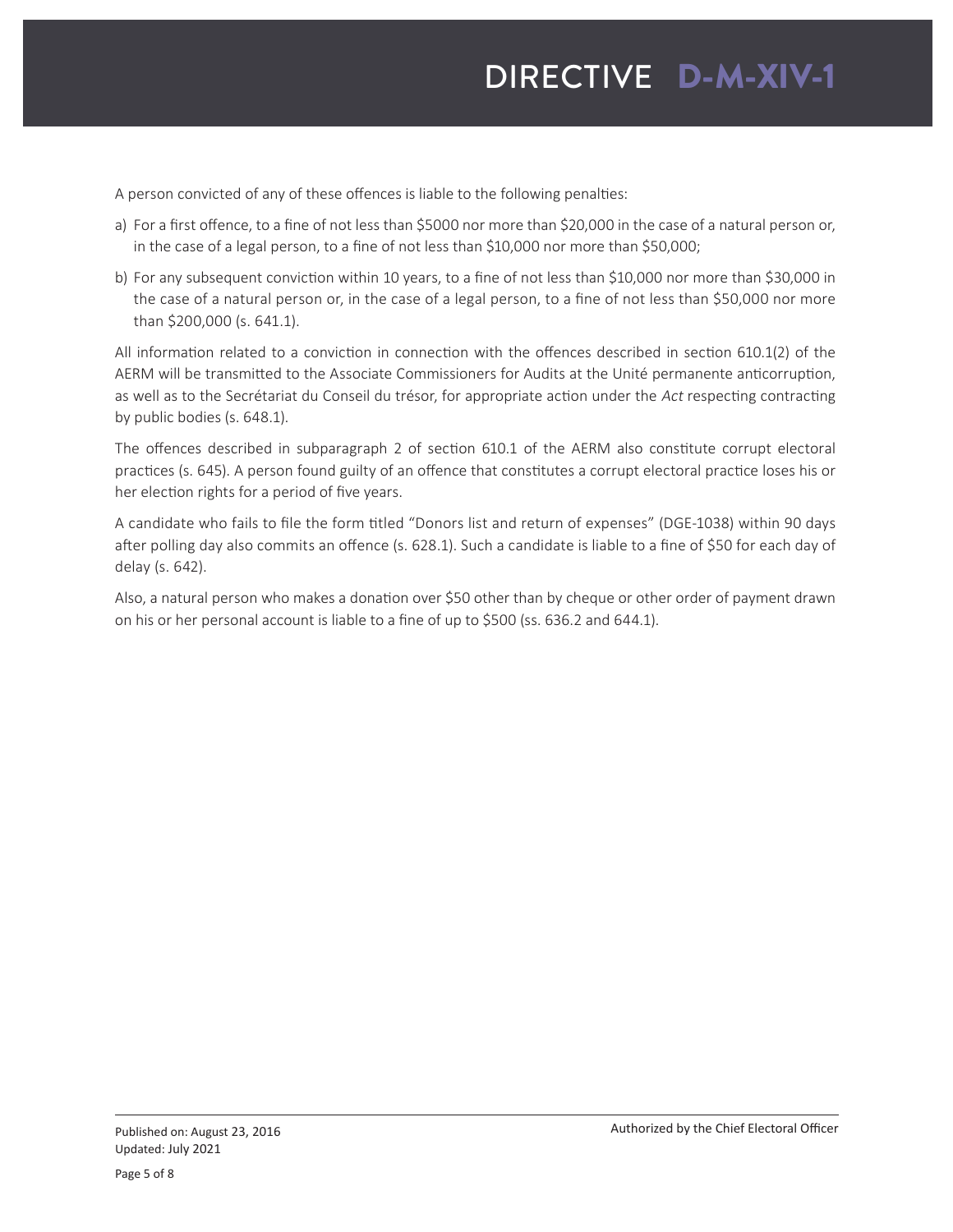| Name of municipality<br>Name of candidate                                                                                                                                                                           |                     | Election date               |
|---------------------------------------------------------------------------------------------------------------------------------------------------------------------------------------------------------------------|---------------------|-----------------------------|
|                                                                                                                                                                                                                     |                     |                             |
|                                                                                                                                                                                                                     |                     | <b>MM</b><br><b>DD</b>      |
|                                                                                                                                                                                                                     |                     | YYYY                        |
| Name of recognized ticket (where applicable)                                                                                                                                                                        |                     | $\Box$ Mayor                |
|                                                                                                                                                                                                                     |                     | $\Box$ Seat number : $\Box$ |
| Candidate's domiciliary address                                                                                                                                                                                     |                     |                             |
| Civic number                                                                                                                                                                                                        | Roadway             | Apt.                        |
|                                                                                                                                                                                                                     |                     |                             |
| City, town or municipality<br>Telephone number                                                                                                                                                                      |                     | Postal code                 |
|                                                                                                                                                                                                                     |                     |                             |
| Home                                                                                                                                                                                                                | Cell                | Work                        |
| 2. Declaration of candidate who received no donation and incurred no expense<br>I declare that I have received no donation and have contributed no amount to my own election campaign,<br>nor incurred any expense. |                     |                             |
| Signature of candidate                                                                                                                                                                                              | Name (please print) | Date                        |
| Acknowledgement of receipt (reserved for the treasurer of the municipality)                                                                                                                                         |                     |                             |
| To be completed by treasurer upon receipt of report from candidate<br>I hereby acknowledge receipt of the form titled Donors list and return of expenses signed by the candidate identified<br>in section 1.        |                     |                             |
|                                                                                                                                                                                                                     |                     |                             |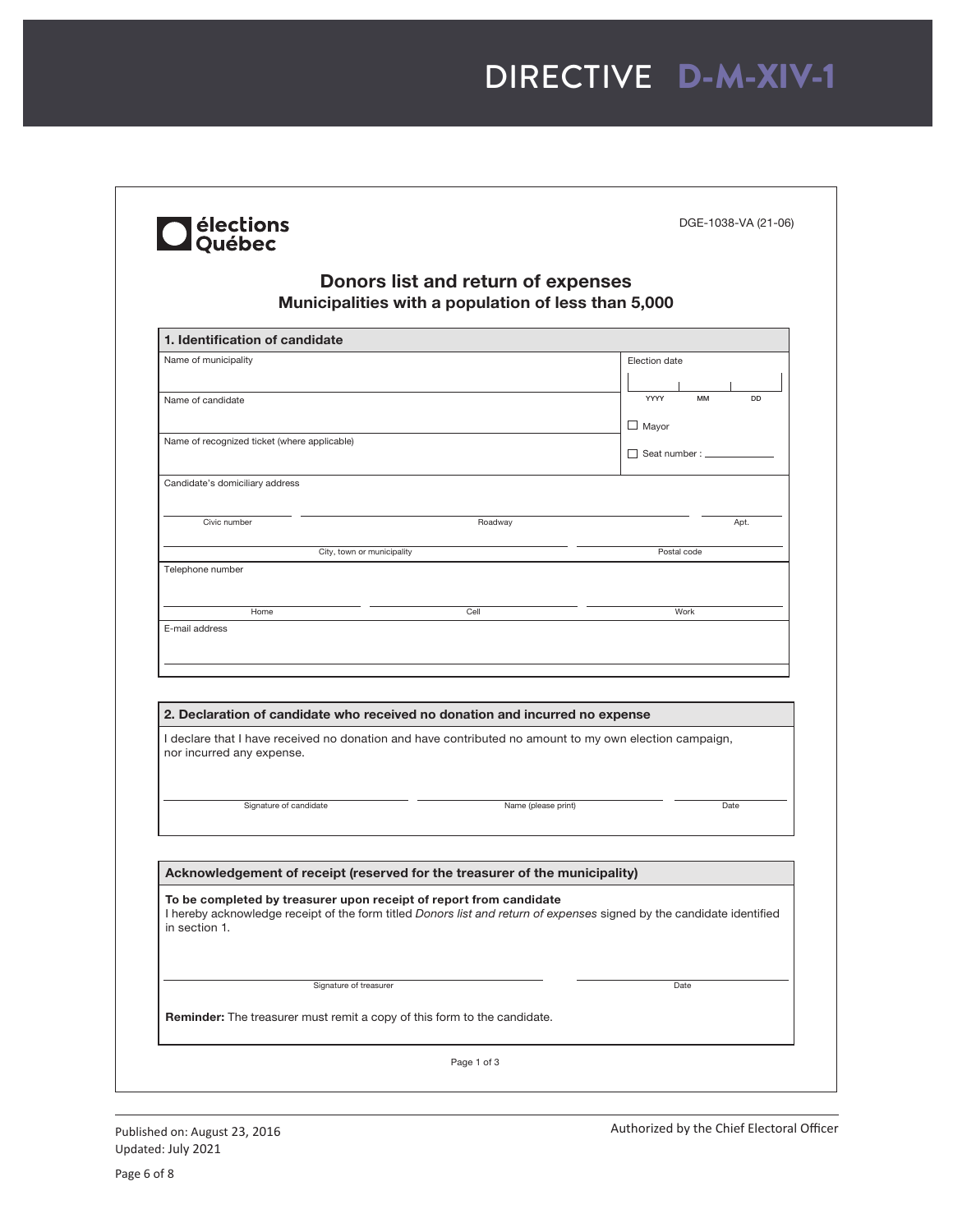suawhethod of<br>payments<br>all Amount of personal donation (total A):<br>Equal to the total amount of expenses paid by a candidate out of his or her<br>own property (must not exceed \$1,000) Equal to the total amount of expenses paid by a candidate out of his or her Surname and given name of the candidate Amount of personal donation (total A): \$ **Reminder:** A person other than the candidate may not contribute more than \$200. A candidate may contribute a maximum of \$1,000 to promote his<br>or her own election. Reminder: A person other than the candidate may not contribute more than \$200. A candidate may contribute a maximum of \$1,000 to promote his Number of  $\overline{ }$  $\overline{H}$  $\overline{v}$ Donation<br>(\$) Total donations over \$50 (total B): \$ Total donations of \$50 or less (total C):  $\blacklozenge$ Total donations from all donors (A+B+C): \$ Municipality Postal code Donation (\$) Total donations over \$50 (total B): Total donations of \$50 or less (total C): Total donations from all donors (A+B+C): Postal<br>code own property (must not exceed \$1,000)Municipality 4. List of donors who made one or more donations totalling over \$50 4. List of donors who made one or more donations totalling over \$50 Domiciliary address<br>(civic number, roadway,<br>apartment) (civic number, roadway, Domiciliary address apartment) Surname and given name of the candidate 3. Personal donation of the candidate 3. Personal donation of the candidate Surname and given name Surname and given name or her own election.  $\overline{e}$  $\pm$  $\overline{5}$ ุณ ო 4 ທ 6 2 8 ග — Page 2 of 3

Authorized by the Chief Electoral Officer